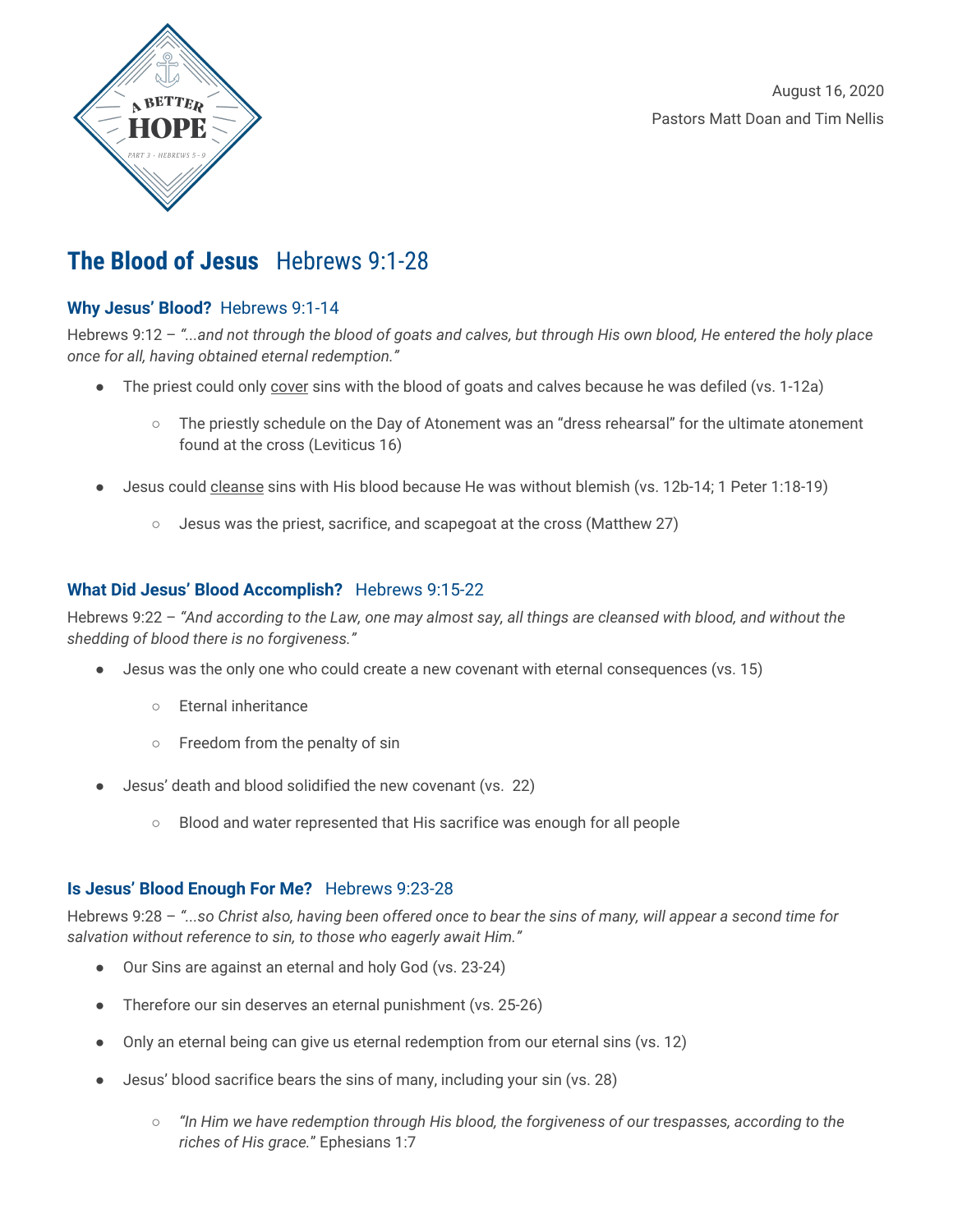

### $\mathbf{D}$ **Preparation**

If possible, find a quiet and comfortable place. Rid yourself of distractions such as your phone, television, school work, interruptions from others, etc. Open yourself to God and intend to learn from Him. *"Lord, here I am, I present myself to You. Open my heart to the truth of what is going on in my life."*

#### $\left( 2\right)$ **Read the Text:** Hebrews 9:1-28

This is a long and weighty passage of scripture. Read the text a few times until you have a clear context and understanding of what the passage is saying.

#### $\left(3\right)$ **Contemplate + Journal**

Spend time thinking about and journaling your thoughts to the following questions. If you meet with a LifeGroup, you can also share your responses with them and have a great discussion.

- What is a word or phrase the Lord impressed on you in this time? Meditate on that or share with your group.
- Consider Hebrews 9:14. The Old Covenant sacrificial system (Leviticus 16) could only cover sin. Jesus, as the ultimate and better hope, came to cleanse sin. What are the implications of this in your life?
- Consider Hebrews 9:22-28. As we place our faith in Jesus, we are forgiven once and for all of sin. How does this reality currently impact your relationship with God? How does the forgiveness you have received from Jesus impact your relationships and daily life?
- How and what do you feel after engaging with this particular passage? Is there a specific situation in your life that relates to this passage today? Pray through this for a moment.

# **Praise + Worship**

Worship is an act or mindset shift that realigns us to the reality of who God is. Find this song on Spotify, YouTube, AppleMusic, etc. and the lyrics if you would like to read or sing along. Make this song your prayer and declaration of praise and worship as you hear truths being sung over you. Allow the Lord to minister to your heart in this time. **Song Recommendation: "[Nothing](https://www.youtube.com/watch?v=VdwS9dBCiII) but the Blood" by Jesus Culture**

### **Closing Prayer** 6

Spend some time in prayer. Whether it is simply sitting in God's loving presence, expressing thankfulness and gratitude, and/or offering up supplication, pray what is on your heart in this time.

# **Blessing**

May you know and believe that in Christ "we have redemption through His blood, the forgiveness of our trespasses, *according to the riches of His grace."* **Ephesians 1:7**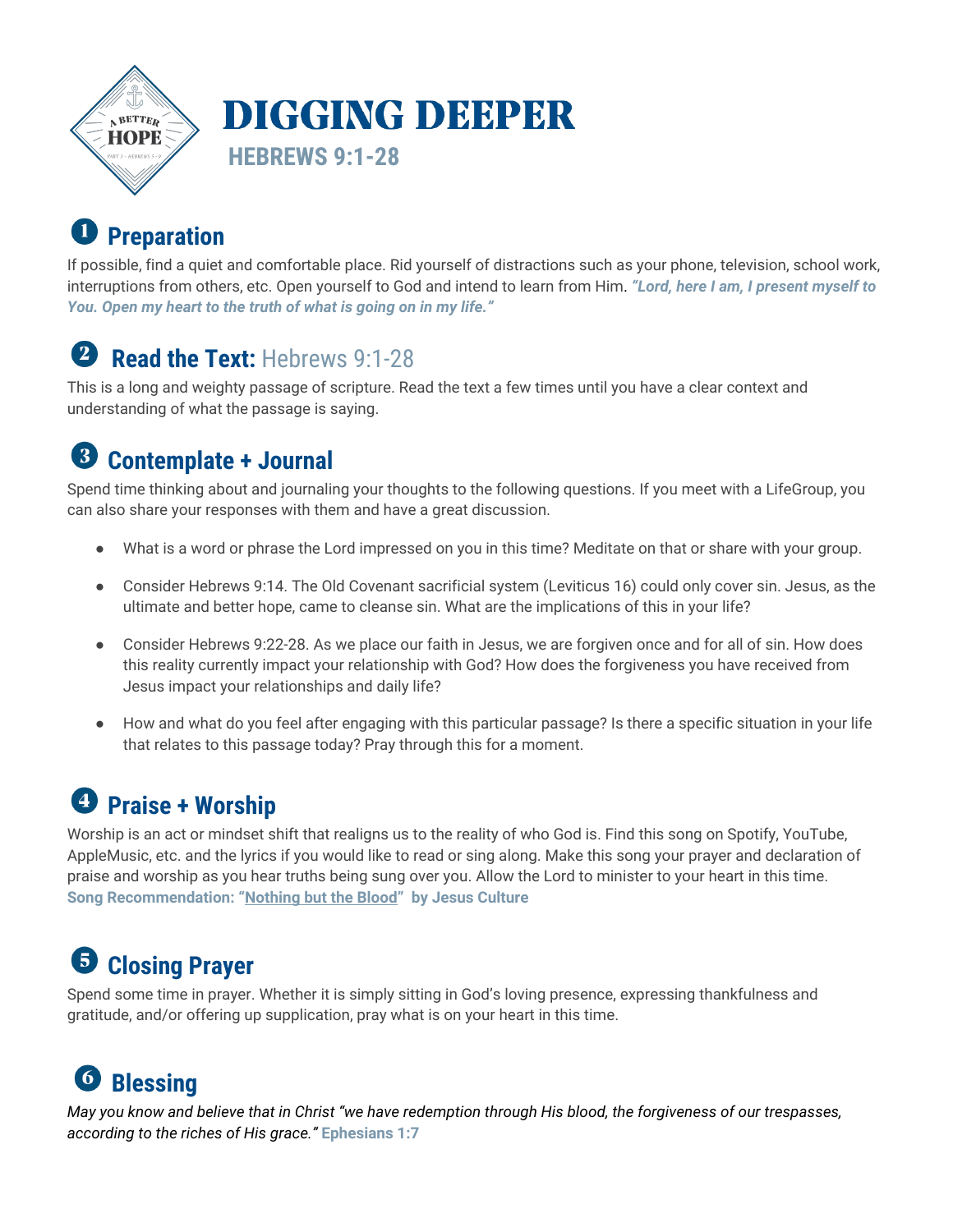## **NEXT STEPS**

**Your Response Today:** Do you want to take a next step in your faith, ask for prayer, or learn more about following Jesus? Take a moment to fill out our online connection card by texting **"Card"** to **970-00**

**Discover More:** Learn about ways you can connect to life at Calvary including weekly pastoral updates and online events, find resources to receive care and help through this season, and discover how we are reaching out with the good news of Jesus locally and globally at **CalvaryLife.org**

## **RESOURCES**

**Worship Services:** Our Worship Services will be streamed live online from the Worship Center each Sunday at 9:30am in English and there is also a service streamed live from the Chapel in Spanish at 11:00am. Find ways to watch and resources for you and your family on our website at **calvarylife.org/live** We also have on-campus outdoor services now available. RSVP is required - learn more and sign up on our Church App. Find out more at **calvarylife.org/app**

**Family Activities:** Find ways to help "do church" with your kids and fun activities to build their faith each Sunday and throughout the week with great resources provided by Calvary Town at **calvarylife.org/town**

**Corner Bookstore:** The Corner is now open on Sundays following each on-campus worship service. At the Corner, we believe a good book can change a life, especially God's Word. So, every purchase provides an opportunity to help fuel Bible distribution locally and translation globally. Come support some amazing causes and discover great resources to help you grow in your faith. **calvarylife.org/corner**

**Find Help or Give Help:** Do you need assistance or encouragement in this season? Or, do you want to get involved and be available to help others in need? Find ways to receive help or give help at **calvarylife.org/help**

**Ways to Give:** Please pray for those who are affected economically by this virus and for our church finances as well, that God would sustain and provide through this challenging season. Please consider mailing a donation to the church or you can give online simply and securely this week at **calvarylife.org/give**



CONNECT.GROW.REACH 1010 N. Tustin Ave. | Santa Ana | CA

phn | 714.973.4800 web | calvarylife.org